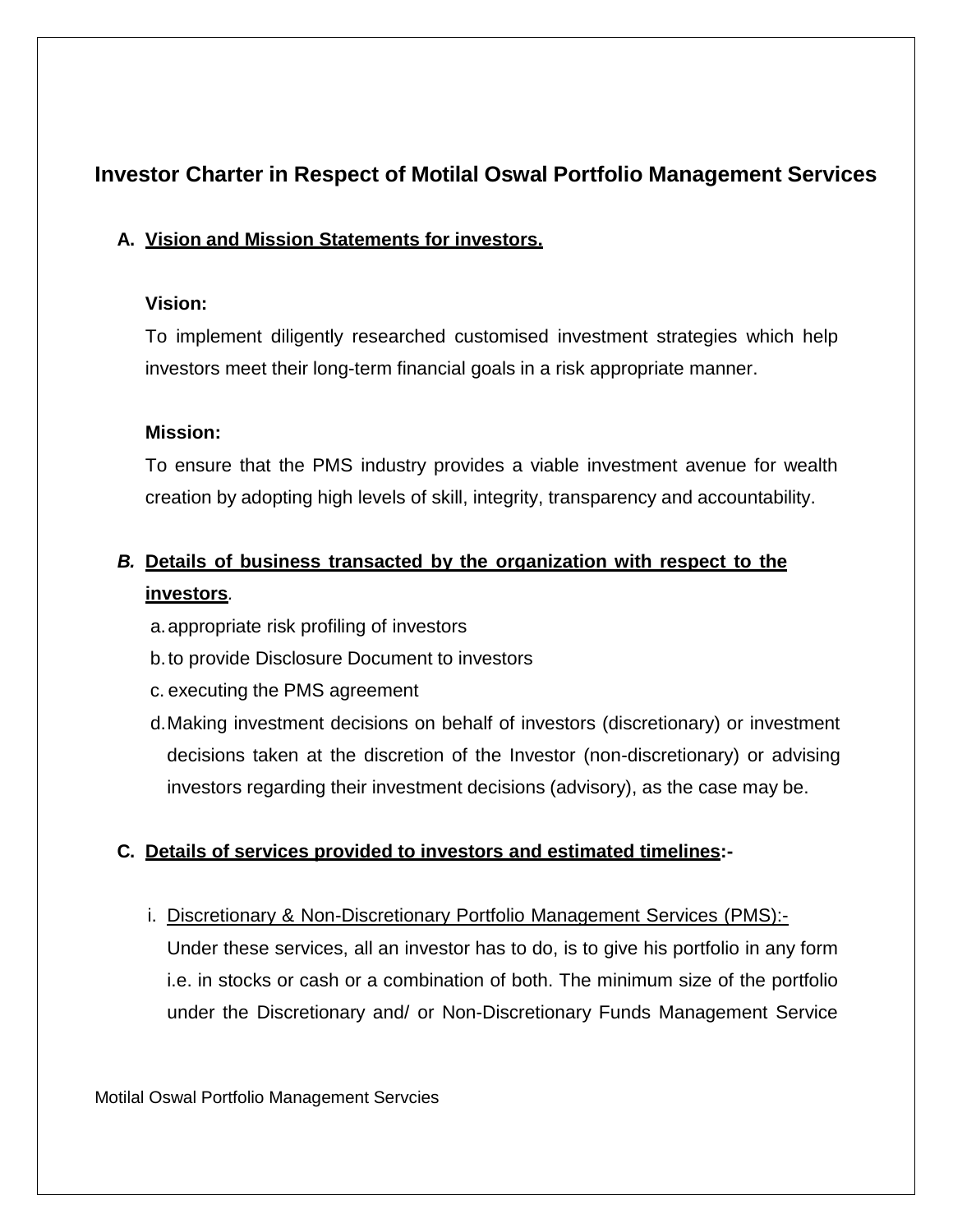should be Rs.50 lakhs as per the current SEBI Regulations. However, the PMS provider reserves the right to prescribe a higher threshold product-wise or in any other manner at its sole discretion. The PMS provider will ascertain the investor's investment objectives to achieve optimal returns based on his risk profile. Under the Discretionary Portfolio Management service, investment decisions are at the sole discretion of the PMS provider if they are in sync with the investor's investment objectives. Under the Non-Discretionary Portfolio Management service, investment decisions taken at the discretion of the Investor.

#### ii. Investment Advisory Services: -

Under these services, the Client is advised on buy/sell decision within the overall profile without any back-office responsibility for trade execution, custody of securities or accounting functions. The PMS provider shall be solely acting as an Advisor to the Client and shall not be responsible for the investment/divestment of securities and/or administrative activities on the client's portfolio. The PMS provider shall act in a fiduciary capacity towards its Client and shall maintain arm's length relationship with its other activities. The PMS provider shall provide advisory services in accordance with guidelines and/or directives issued by the regulatory authorities and/or the Client from time to time in this regard.

## iii. Client On-boarding

- a. Ensuring compliance with KYC and AML guidelines.
- b. franking & signing the Power of Attorney to make investment decisions on behalf of the investor.
- c. opening demat account and funding of the same from the investor's verified bank account and/or transfer of securities from verified demat account of the investor and
- d. Mapping the said demat account with Custodian.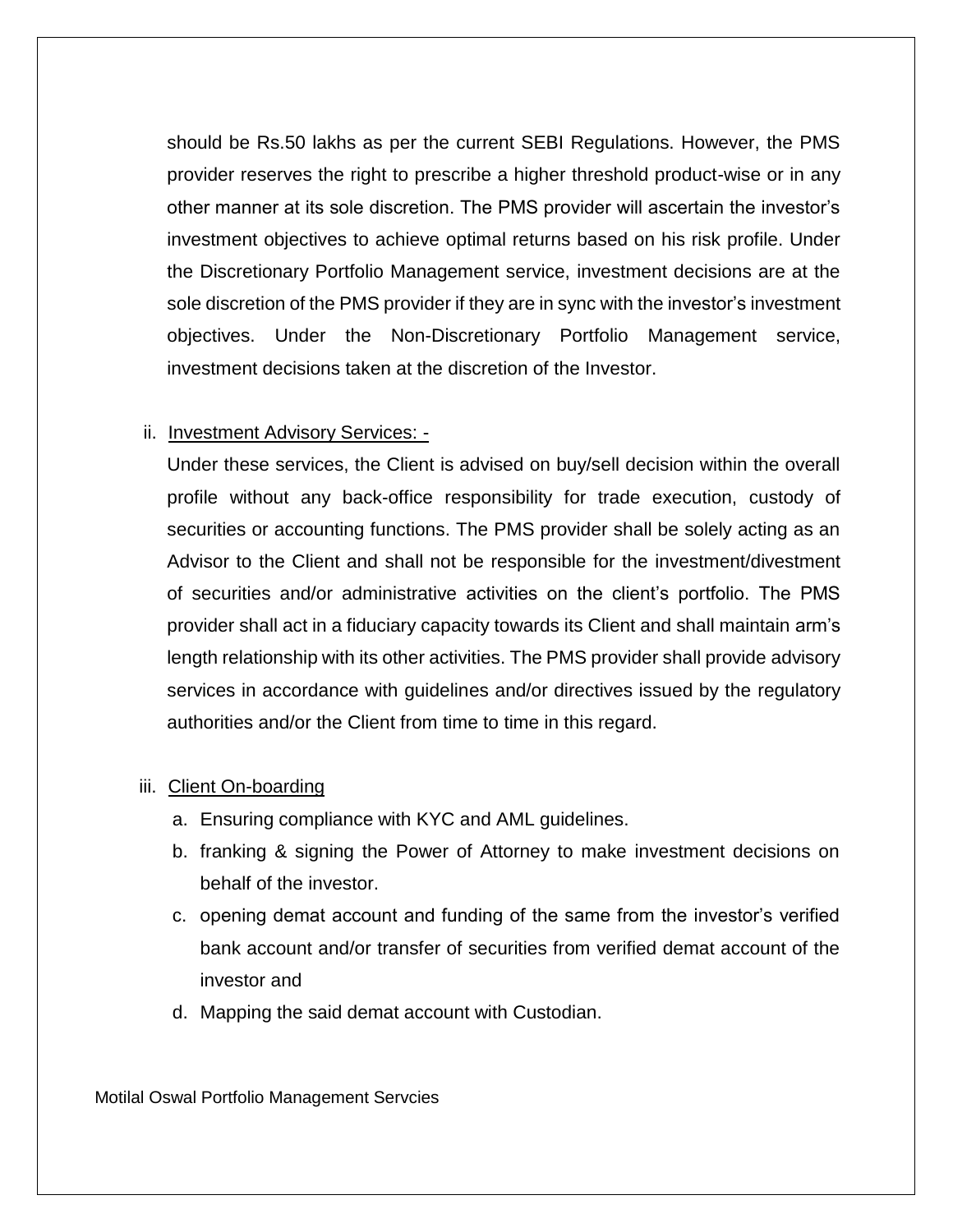#### iv. Ongoing activities

- a. To provide periodic statements to investors as provided under the PMS Regulations 2020 and other SEBI notifications and circulars ("PMS Regulations") and
- b. Providing each client an audited account statement on an annual basis which includes all the details as required under the PMS Regulations.

#### v. Fees and Expenses

Charging and disclosure of appropriate fees & expenses in accordance with the PMS Regulations.

#### vi. Closure and Termination

Upon termination of PMS Agreement by either party, the securities and the funds lying in the account of the investor shall be transferred to the verified bank account/ demat account of the investor.

## vii. Grievance Redressal

Addressing in a time bound manner investor's queries, service requests and grievances, if any, on an ongoing basis.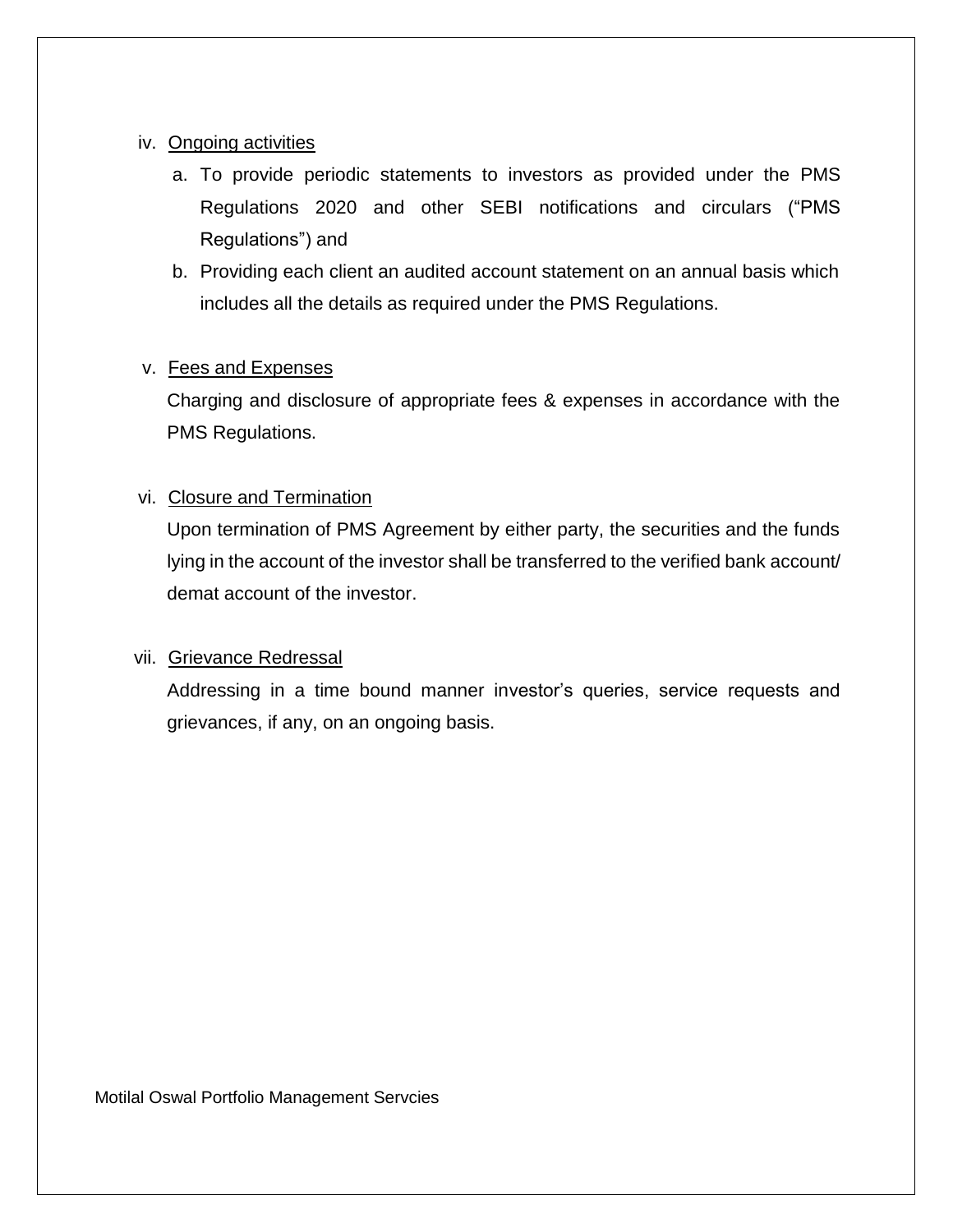Timelines of the services provided to investors are as follows:

| Sr.            |                                                                                                                                       |                                                                                                                                                                                                                                                                                     |
|----------------|---------------------------------------------------------------------------------------------------------------------------------------|-------------------------------------------------------------------------------------------------------------------------------------------------------------------------------------------------------------------------------------------------------------------------------------|
| No.            | <b>Service / Activity</b>                                                                                                             | <b>Timeline</b>                                                                                                                                                                                                                                                                     |
| 1              | of PMS<br>Opening<br>account<br>(including demat account) for<br>residents.                                                           | 7 days from receipt of all requisite documents<br>from the client, subject to review of the<br>documents for accuracy and completeness by<br>portfolio manager and allied third party<br>service providers as may be applicable.<br>14 days from receipt of all requisite documents |
| $\overline{2}$ | Opening<br><b>PMS</b><br>0f<br>account<br>(including demat account) for<br>non-individual clients.                                    | from the client, subject to review of the<br>documents for accuracy and completeness by<br>portfolio manager and allied third<br>party<br>service providers as may be<br>applicable.                                                                                                |
| 3              | Opening<br><b>PMS</b><br>οf<br>account<br>(including demat account, bank<br>account and trading account)<br>for non-resident clients. | 14 days from receipt of all requisite documents<br>from the client, subject to review of the<br>documents for accuracy and completeness by<br>portfolio manager and allied third<br>party<br>service providers as may be<br>applicable.                                             |
| 4              | Registration of<br>nominee<br>-in<br><b>PMS</b><br>demat<br>account<br>and<br>account.                                                | Registration of nominee should happen along<br>with account opening, therefore turnaround<br>time should be same as account opening<br>turnaround time.                                                                                                                             |
| 5              | Modification of<br>nominee<br>in<br><b>PMS</b><br>demat<br>account<br>and<br>account.                                                 | 10 days from receipt of requisite nominee<br>modification form, subject to review of the<br>documents for accuracy and completeness by<br>portfolio manager and allied third party<br>service providers as may be applicable.                                                       |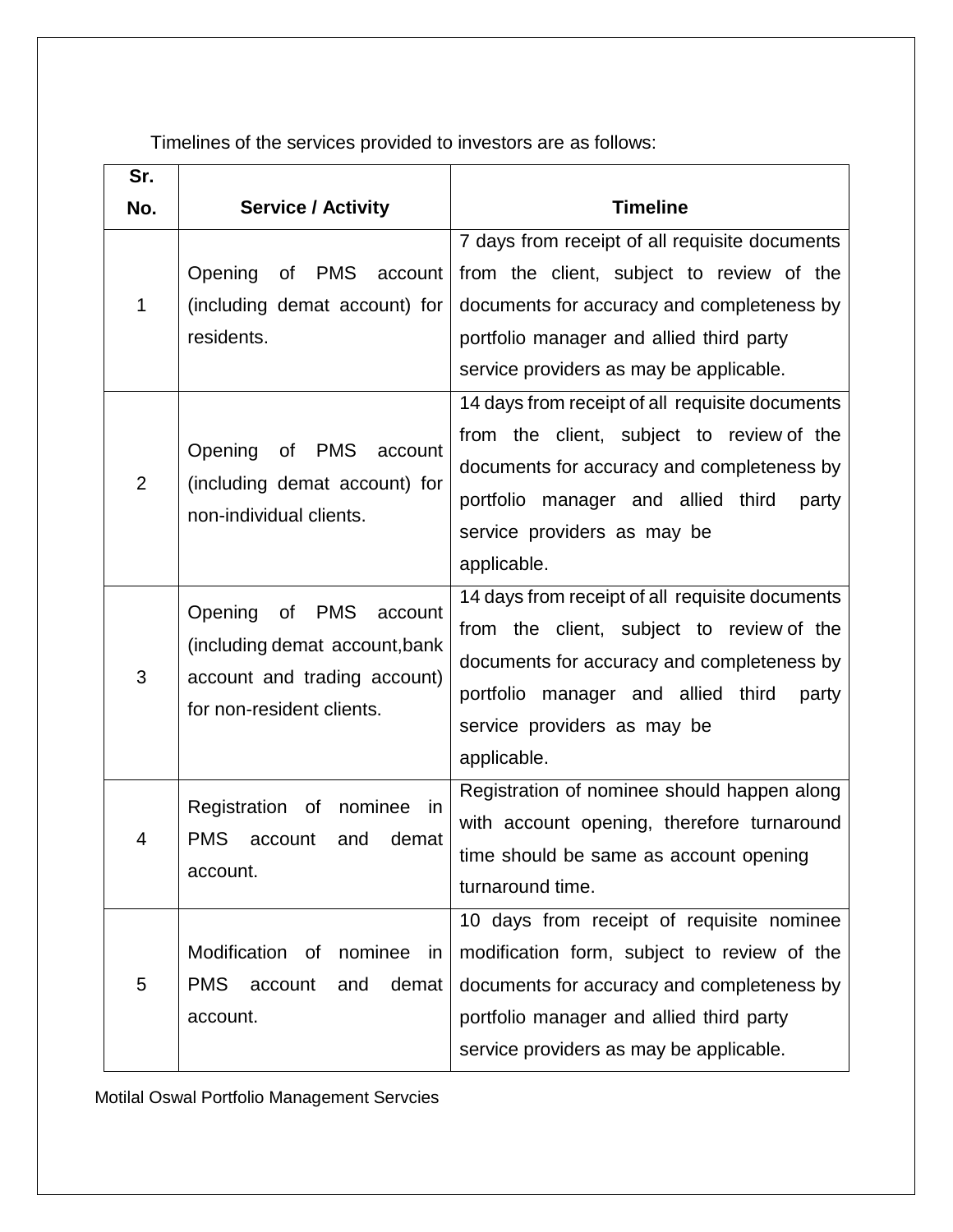| Sr. |                                                                                                                                    |                                                                                                                                                                                            |
|-----|------------------------------------------------------------------------------------------------------------------------------------|--------------------------------------------------------------------------------------------------------------------------------------------------------------------------------------------|
| No. | <b>Service / Activity</b>                                                                                                          | <b>Timeline</b>                                                                                                                                                                            |
| 6   | Uploading of PMS account in<br>KRA and CKYC database.                                                                              | 10 days from date of account opening<br>(Portfolio Manager may rely on the custodian<br>for updating the same).                                                                            |
| 7   | Whether portfolio manager is<br>registered with SEBI, then<br>SEBI registration number.                                            | At the time of client signing the agreement; this<br>information should be a part of the account<br>opening form and disclosure<br>document.                                               |
| 8   | <b>Disclosure</b><br>about<br>latest<br>networth of portfolio manager<br>and total AUM.                                            | Disclosure of portfolio manager's total AUM -<br>monthly to SEBI<br>Disclosure of latest networth should be done<br>in the disclosure document whenever there<br>are any material changes. |
| 9   | Intimation of type of PMS<br>account - discretionary.                                                                              | At the time of client signing the agreement;<br>this information should be a part of the<br>account opening form.                                                                          |
| 10  | Intimation of type of PMS<br>account - non discretionary.                                                                          | At the time of client signing the agreement;<br>this information should be a part of the<br>account opening form.                                                                          |
| 11  | Intimation<br>client<br>what<br>to<br>powers<br>that<br>be<br>and<br>can<br>exercised by portfolio<br>manager.                     | discretionary account entails   At the time of client signing the agreement; this<br>information should be a part of the account<br>opening form.                                          |
| 12  | Intimation to client what non-<br>discretionary account entails<br>powers that<br>and<br>can<br>be<br>exercised<br>portfolio<br>by | At the time of client signing the agreement; this<br>information should be a part of the account<br>opening form.                                                                          |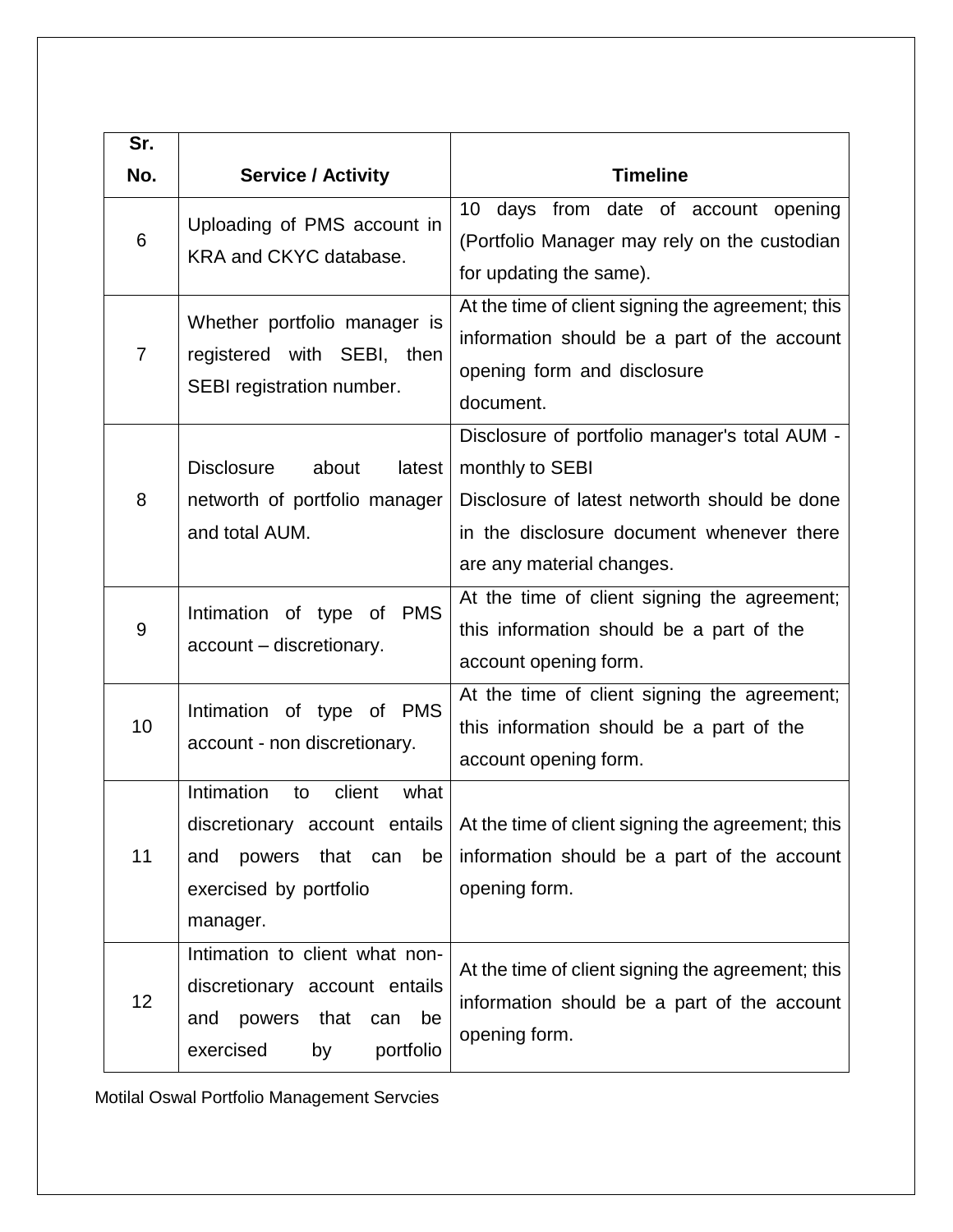| Sr. |                                                                                                  |                                                                                                                                                     |
|-----|--------------------------------------------------------------------------------------------------|-----------------------------------------------------------------------------------------------------------------------------------------------------|
| No. | <b>Service / Activity</b>                                                                        | <b>Timeline</b>                                                                                                                                     |
|     | manager.                                                                                         |                                                                                                                                                     |
| 13  | <b>PMS</b><br>Copy<br>0f<br>executed<br>agreement sent to client.                                | Within 3 days of client request.                                                                                                                    |
| 14  | Frequency of disclosures<br>0f<br>available eligible funds.                                      | All details regarding client portfolios should be<br>shared quarterly (point 26).                                                                   |
| 15  | <b>of</b><br>funds<br><b>Issuance</b><br>and<br>securities balance statements<br>held by client. | This data should be shared on a quarterly<br>basis or upon client request.                                                                          |
| 16  | Intimation of name and demat<br>account number of custodian<br>for PMS account.                  | Within 3 days of PMS and demat account<br>opening.                                                                                                  |
| 17  | Conditions of termination of<br>contract.                                                        | At the time of client signing the agreement;<br>this information should be a part of the<br>account opening form.                                   |
| 18  | Intimation regarding PMS fees<br>and modes of payment or<br>frequency of deduction.              | At the time of client signing the agreement;<br>this information should be a part of the<br>account opening form.                                   |
| 19  | POA taken copy providing to<br>client.                                                           | Within 3 days of client request.                                                                                                                    |
| 20  | all transactions can portfolio<br>manager do using PoA.                                          | Intimation to client about what   At the time of client signing the agreement;<br>this information should be a part of the<br>account opening form. |
| 21  | Frequency<br>providing<br>οf<br>audited reports to clients                                       | Annual.                                                                                                                                             |
| 22  | Explanation of risks involved<br>in investment.                                                  | At the time of client signing the agreement;<br>this information should be a part of the<br>account opening form.                                   |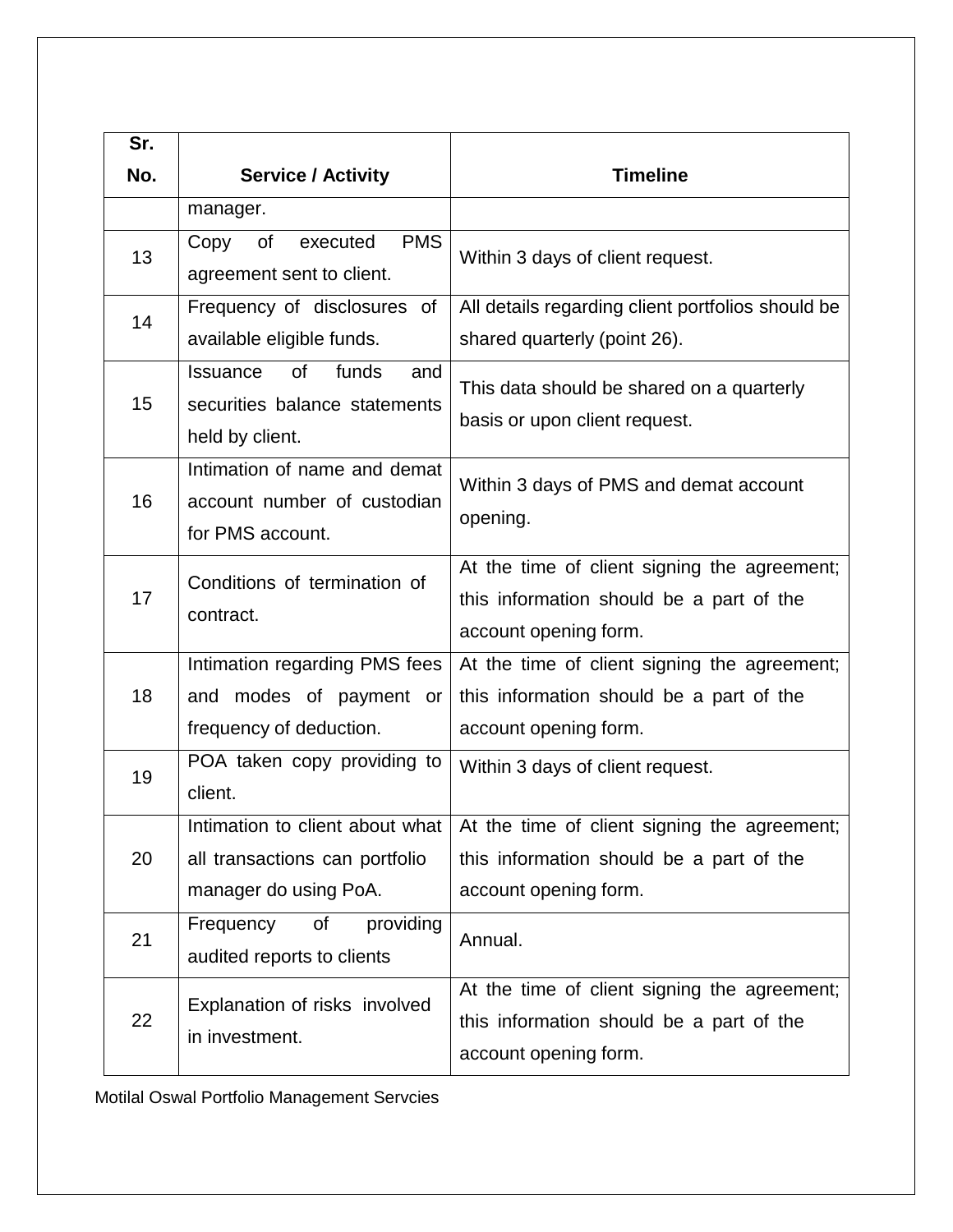| Sr. |                                                                                                        |                                                                                                                                                                                                                    |
|-----|--------------------------------------------------------------------------------------------------------|--------------------------------------------------------------------------------------------------------------------------------------------------------------------------------------------------------------------|
| No. | <b>Service / Activity</b>                                                                              | <b>Timeline</b>                                                                                                                                                                                                    |
| 23  | Intimation of tenure of portfolio<br>investments.                                                      | Indicative tenure should be disclosed at the<br>time of client signing the agreement; this<br>information should be a part of the account<br>opening form.                                                         |
| 24  | Intimation<br>clearly<br>providing<br>restrictions<br>imposed by the<br>investor on portfolio manager. | Negative list of securities should be taken from<br>the client at the time of client signing the<br>agreement; this information should be a part<br>of the account opening form.                                   |
| 25  | Intimation regarding settling of<br>client funds and securities.                                       | Settlement of funds and securities is done by<br>the Custodian. The details of clients' funds and<br>securities should be sent to the clients in the<br>prescribed format not later than on a<br>quarterly basis.  |
| 26  | of intimation<br>Frequency<br>0f<br>transactions<br>undertaken<br>in<br>portfolio account.             | Not later than on a quarterly basis or upon<br>clients' request.                                                                                                                                                   |
| 27  | Intimation regarding conflict of<br>interest in any transaction.                                       | The portfolio manager should provide details of<br>related party transactions and conflict of<br>interest in the Disclosure Document which<br>should be available on website of portfolio<br>manager at all times. |
| 28  | <b>Timeline</b><br>for<br>providing<br>disclosure<br>document<br>to<br>investor.                       | The latest disclosure document should be<br>provided to investors prior to account opening<br>and the latest disclosure documents should be<br>available on website of portfolio manager<br>at all times.          |
| 29  | Intimation to investor about                                                                           | Within 3 days of PMS and demat account                                                                                                                                                                             |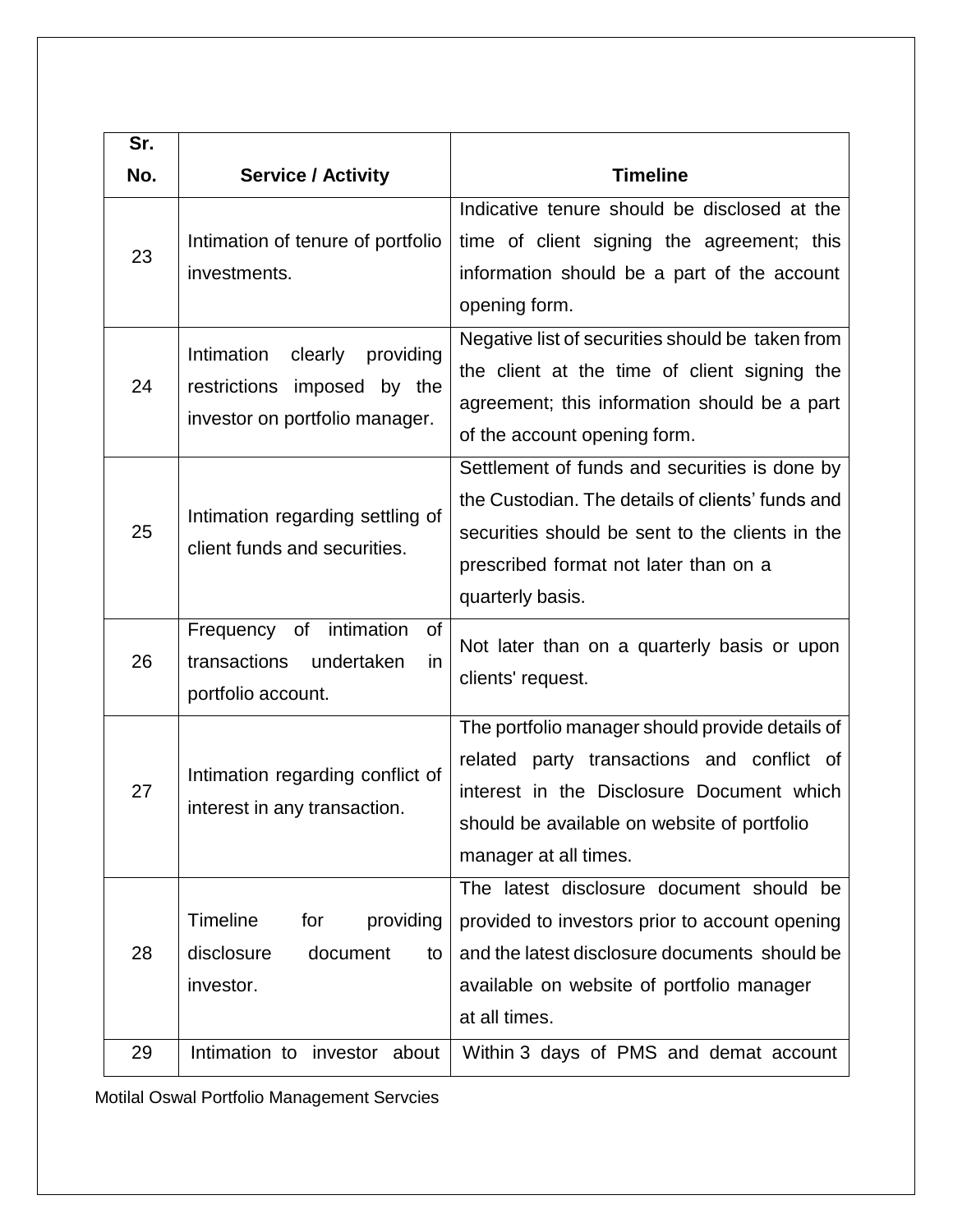| Sr. |                              |                  |                                                |
|-----|------------------------------|------------------|------------------------------------------------|
| No. | <b>Service / Activity</b>    |                  | <b>Timeline</b>                                |
|     | details<br>0f                | bank<br>accounts | opening                                        |
|     | where client funds are kept. |                  |                                                |
| 30  | Redressal                    | investor<br>0f   | Within 30 days, subject to all the information |
|     |                              |                  | required to redress the complaint is provided  |
|     | grievances.                  |                  | by the complainant to the portfolio manager    |

#### **Notes:**

1 The number of days in the above timelines indicate clear working days

## **D. Details of grievance redressal mechanism and how to access it**

1. It is mandatory for every PMS provider to register itself on SEBI SCORES (SEBI Complaint Redress System). SCORES is a centralised online complaint resolution system through which the complainant can take up his grievance against the PMS provider and subsequently view its status.

[\(https://scores.gov.in/scores/Welcome.html](https://scores.gov.in/scores/Welcome.html) )

- 2. The details such as the name, address and telephone number of the investor relations officer of the PMS provider who attends to the investor queries and complaint should be provided in the PMS Disclosure document.
- 3. The grievance redressal and dispute mechanism should be mentioned in the Disclosure Document.
- 4. Investors can approach SEBI for redressal of their complaints. On receipt of complaints, SEBI takes up the matter with the concerned PMS provider and follows up with them.
- 5. Investors may send their complaints to: Office of Investor Assistance and Education, Securities and Exchange Board of India, SEBI Bhavan. Plot No. C4- A, 'G' Block, Bandra-Kurla Complex, Bandra (E), Mumbai - 400 051.